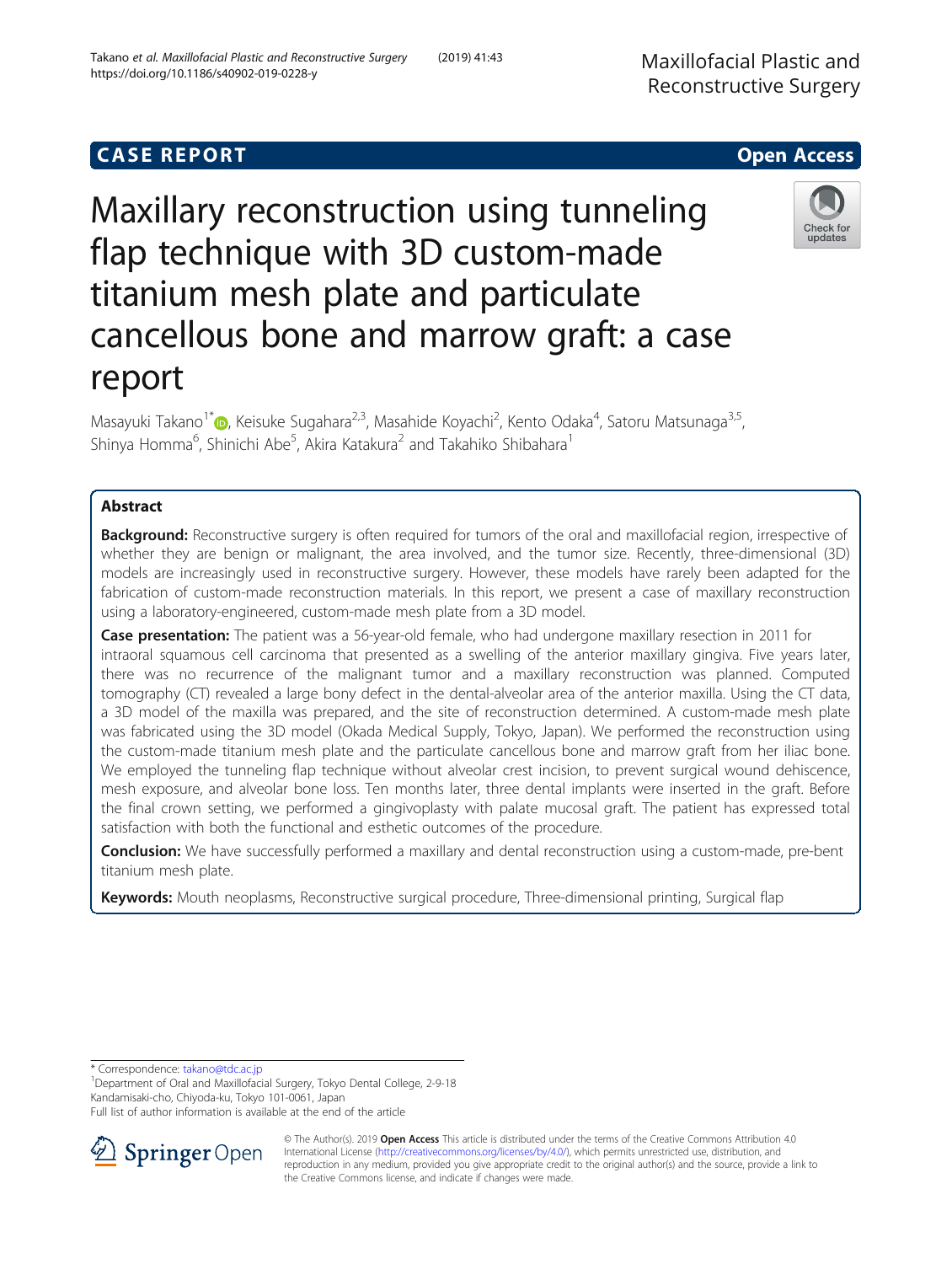Fig. 1 First examination showing swelling (arrow) diagnosed as gingival SCC of the maxilla. a Intraoral findings. **b** Preoperative radiograph. SCC, squamous cell carcinoma



```
Background
Fig. 3 3D custom-made titanium mesh plate. a 3D custom plate
was made on 3D model. b Occlusal view
```
 $(B)$ 

 $(A)$ 

 $(A)$ 

Oral and maxillofacial reconstructive surgery provides optimal structural and functional rehabilitation for people with congenital anomalies, tumors, and trauma involving the maxillary and mandibular area. Irrespective of whether a tumor is benign or malignant, reconstructive surgery is often required based on the area of involvement and tumor size. Recently, various surgical specialties, including oral and maxillofacial surgery, employ three-dimensional (3D) models for reconstruction surgery [\[1](#page-4-0)–[3](#page-4-0)]. However, these models have been rarely adapted for the fabrication of custom-made reconstruction materials [\[4](#page-4-0), [5\]](#page-4-0). In this report, we present a case of mandibular reconstruction using a custom-made titanium mesh plate. The mesh plate was made in a laboratory from the computed tomography (CT)-generated 3D model of a patient's maxillary area. We also used alternative surgical techniques to prevent postoperative wound dehiscence.



<span id="page-1-0"></span> $(A)$ 

 $(B)$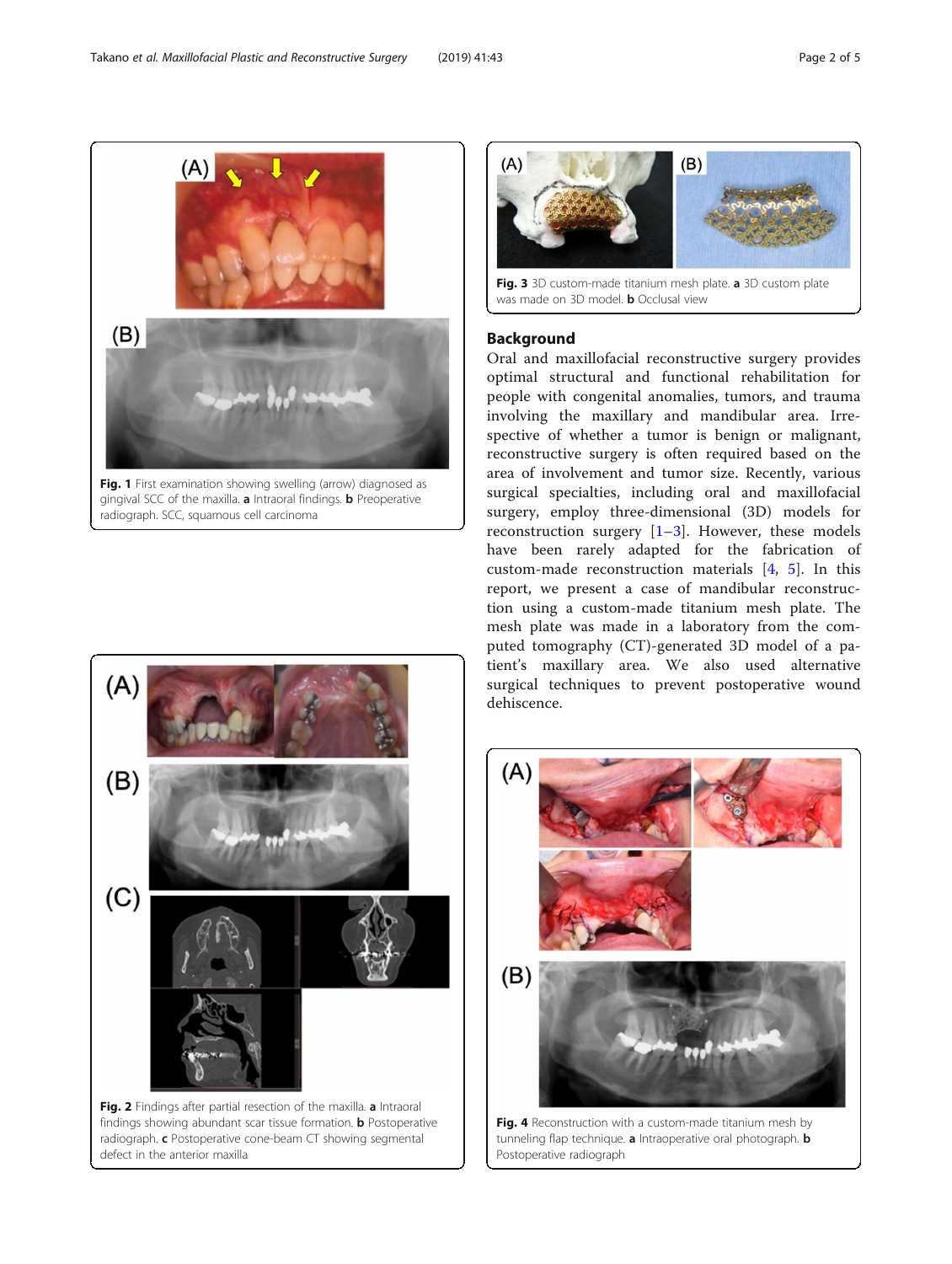

### Case report

The patient was a 56-year-old female, who presented with the chief complaint of swelling in the anterior upper gingiva in 2011 (Fig. [1](#page-1-0)). On examination and biopsy, she was diagnosed with intraoral squamous cell carcinoma (T1N0M0) for which a maxillary resection was performed. Immediate reconstruction was not adopted because of the large defect in the alveolar mucosa and difficulty with postoperative follow-up. Five years later, there was no recurrence of the malignant tumor, and hence, a maxillary reconstruction was planned. On examination, the patients' facial appearance was symmetrical, but without the prosthesis, her upper lip recessed. CT revealed a large bony defect involving the dental-alveolar area in the anterior maxilla (Fig. [2](#page-1-0)). Using the data from the CT, we prepared a 3D model of the maxilla using a 3D printer (Stratasys Co. Connex 260) and the site of reconstruction was determined. Then, a custom-made mesh titanium plate was fabricated in the remote laboratory, based on the 3D model (ULTRA FLEX MESH CUSTOM, Okada Medical Supply, Tokyo, Japan) (Fig. [3](#page-1-0)). This plate thickness is 0.6 mm. And the titanium mesh plate was given a basic hexagonal polygonal shape designed to have high 3D flexibility.

We used the custom-made titanium mesh plate and particulate cancellous bone and marrow graft (PCBM) from her iliac bone to reconstruct the maxillary defect. To prevent surgical wound dehiscence and subsequent exposure of the mesh plate and alveolar bone loss, the custom-made mesh plate was inserted using the tunneling flap technique as opposed to the alveolar crest incision. The mesh plate was fixed to the maxilla using several bone screws, following which PCBM was used to fill the inside of the mesh. Finally, we closed the surgical incision by suturing (Fig. [4](#page-1-0)). The total operative time was 118 min, and total blood loss was 50 ml. No adverse events occurred during the surgery.

Seven months after the reconstruction, we removed the mesh plate and performed a vestibuloplasty with an atelocollagen sheet (TERUDERMIS™, OLYMPUS TER-UMO BIOMATERIALS, Tokyo, Japan). (Fig. 5). Ten months after reconstruction, three dental implant fixtures (diameter 3.3 mm, SLActive, Straumann Japan) were inserted in the graft (Fig. 6). Before the final crown setting, we performed an additional gingivoplasty using palate mucosal graft (Fig. [7\)](#page-3-0). The patient has been completely satisfied with the treatment, both functionally and esthetically. This case report has been approved by the ethics committee of Tokyo Dental College (no. 646) (Tokyo, Japan).

#### **Discussion**

Many institutions have recently started using 3D printers to create 3D models for various diseases in the field of oral and maxillofacial surgery. The first medical fabrication laboratory in Japan was established at Tokyo Dental College, "the Fab Lab TDC," in December 2013 [\[1](#page-4-0)]. The laboratory utilizes various techniques to construct 3D models of the jaw, based on both CT and magnetic resonance imaging (MRI) images  $[1-3]$  $[1-3]$  $[1-3]$  $[1-3]$  $[1-3]$ . In the past, we had

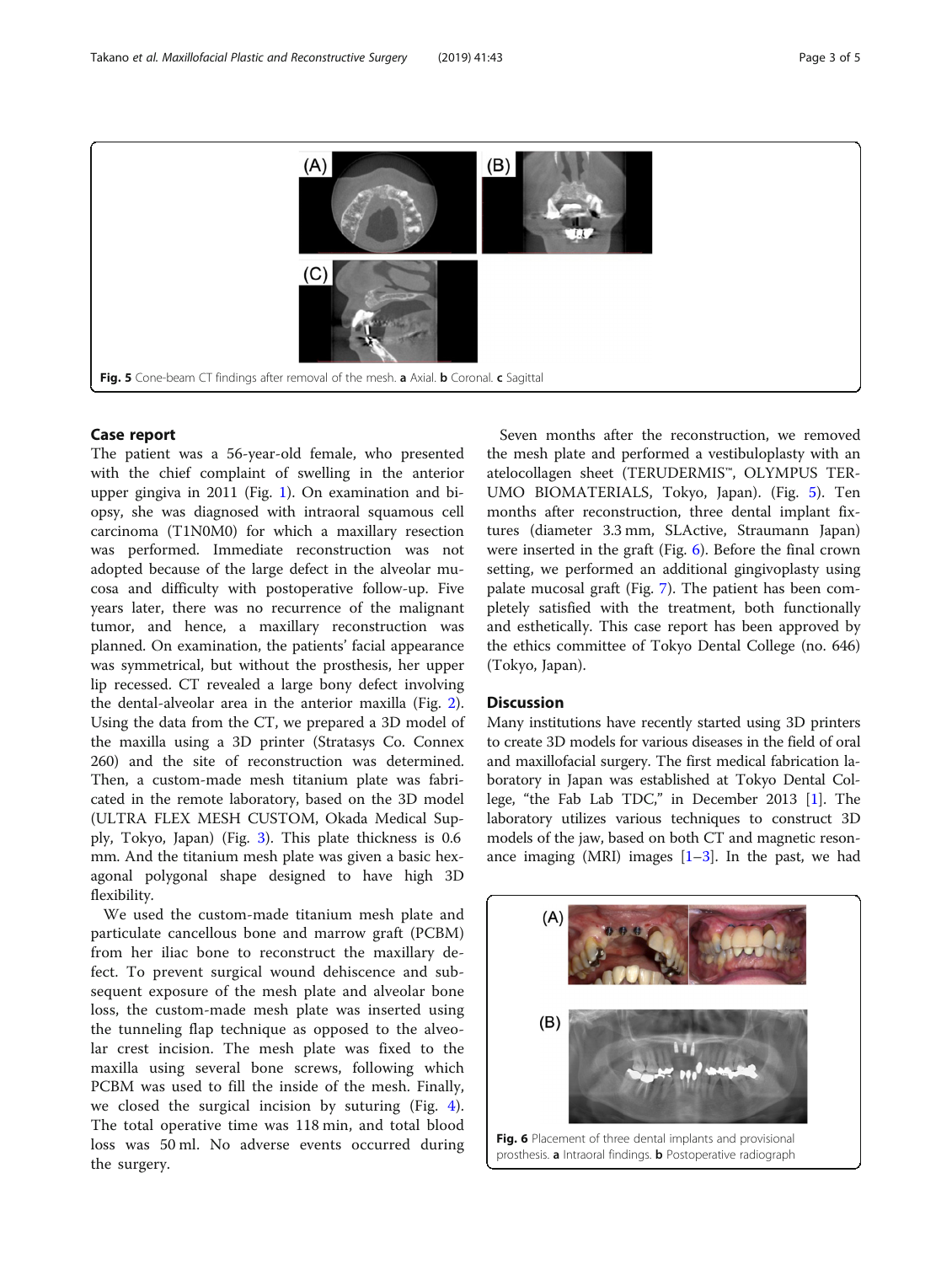<span id="page-3-0"></span>

Fig. 7 After gingivoplasty with palate graft for prevention of peri-implantitis. a Intraoral findings after gingivoplasty. b Intraoral findings, final prosthesis

created 3D-printed models of jaw deformities and maxillary and mandibular tumors, and used them primarily during a consultation as preoperative simulations in patients. Globally, customized metal plates for jaw deformity and its reconstruction are made using computer-aided design/computer-aided manufacturing (CAD/CAM), based on preoperative computer simulations [\[6](#page-4-0)–[8](#page-4-0)].

In our case, we successfully retained the shape and the function of the maxilla following a large resection by using a 3D custom-made titanium mesh plate and PCBM. The fabrication of custom-made products required CT data of the patient, and the relevant images were sent to FabLab TDC. The FabLab TDC used a 3D printer and Mimics software (Materialize NV, Leuven, Belgium) to construct a 3D model. Artifacts were removed manually using a computer. During conventional reconstruction, the surgeon bends the 3D mesh plate during surgery, whereas the current technique has the advantage of using a prebent, 3D mesh plate that is much easier to fix intraoperatively. The overall process of fabrication is simple and fast and has widespread applications in oral and maxillofacial surgery. This advancement in medical technology may lead to significant improvement in surgical care and outcome.

Titanium mesh was first used in 1985 for the reconstruction of atrophic alveoli [\[9](#page-4-0)]. Boyne et al. reported contouring the titanium mesh over the edentulous dental models to restore it to a more ideal ridge form [\[9](#page-4-0)]. The use of titanium mesh with particulate bone graft has several advantages [[10](#page-4-0)]. The main disadvantages of a titanium mesh plate were the cost and the high rate of plate exposure  $[11]$  $[11]$ . In particular, when a large augmentation is planned, a vestibular incision may increase the risk of wound dehiscence. In our case, following the tumor resection, the mucosal wound healing was weak. As a result, we decided to employ a minimally invasive subperiosteal tunneling flap technique [\[12](#page-4-0), [13\]](#page-4-0). The severe adhesion and fibrosis were left behind the maxillary resection. We made it possible to use a titanium mesh plate by inserting a long incision on the labial side and a cervical incision on the palate side. And paying attention to the blood supply of the mucous membrane, peritoneal-releasing incisions were made at the same time. The use of a pre-bent 3D titanium mesh and the tunneling flap makes the surgery much easier and simpler, and subsequently improves the accuracy and safety. It has been previously reported that the use of a custom-made mesh plate for maxillary reconstruction shortens the surgery time [\[4](#page-4-0), [5](#page-4-0)].

#### Conclusion

We have successfully performed a maxillary and dental reconstruction, using a 3D custom-made, pre-bent titanium mesh plate, fabricated from a 3D model which was generated from CT data. The tunneling flap technique for titanium mesh insertion is ideal for cases predisposed to post-surgical wound dehiscence, graft exposure and infection, and alveolar bone loss. The use of a pre-bent titanium mesh with tunneling flap incision reduces surgery time and improves safety.

#### Acknowledgements

We would like to thank the members of the Tokyo Dental College Suidobashi Hospital for their cooperation.

#### Authors' contributions

MT and KS participated in the design of the study and coordination of the report. MK, YK, KO, SM, and SH participated in the writing and helped to draft the manuscript. AT and TS participated in the design of the study and revision. The authors read and approved the final manuscript.

#### Funding

None.

#### Availability of data and materials

None.

#### Ethics approval and consent to participate

This case report has been approved by the ethics committee of Tokyo Dental College (no. 646) (Tokyo, Japan).

#### Consent for publication

Not applicable.

#### Competing interests

The authors declare that they have no competing interests.